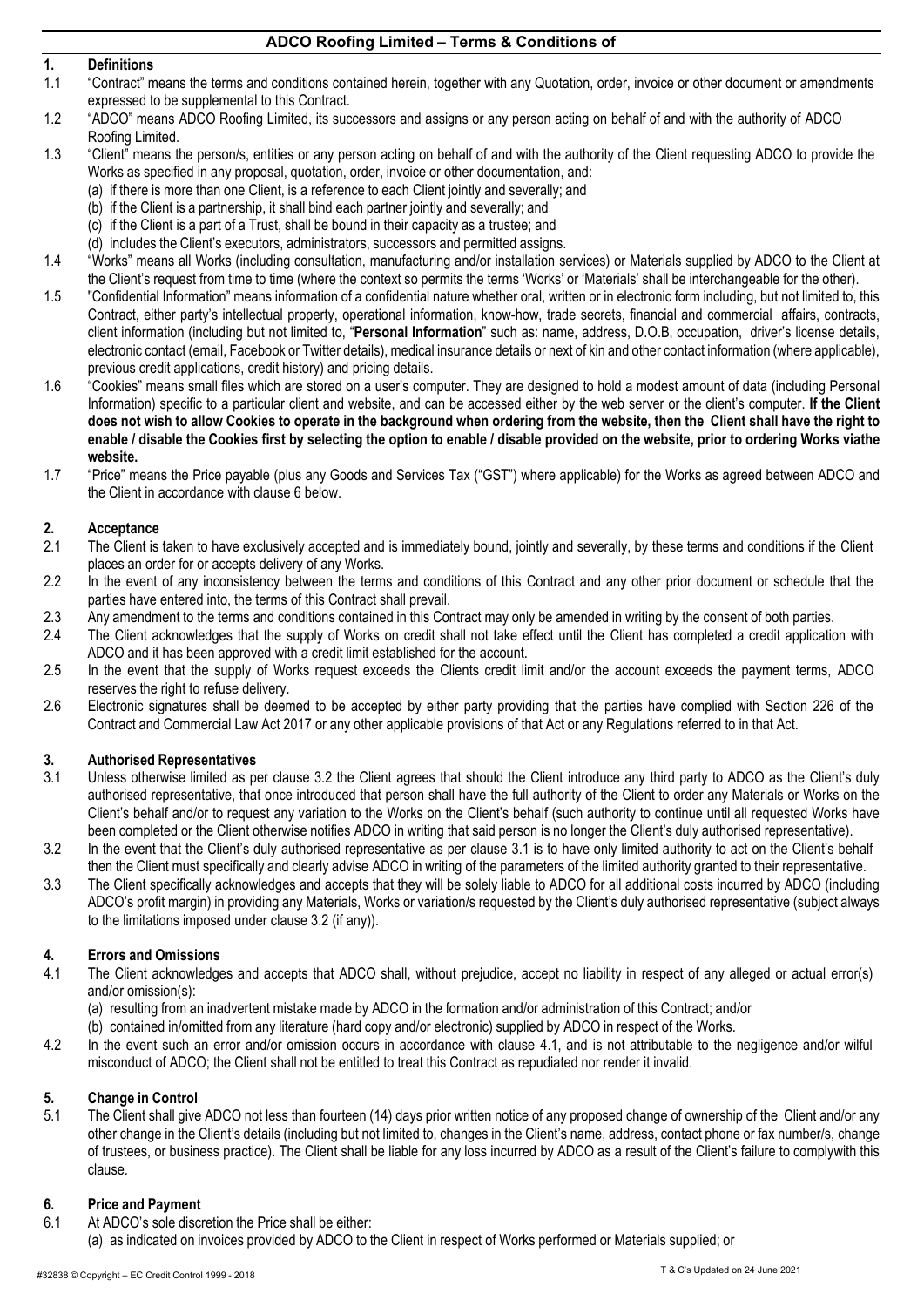- (b) ADCO's quoted Price (subject to clause [6.2\)](#page-1-0) which shall be binding upon ADCO provided that the Client shall accept ADCO's quotation in writing within thirty (30) days.
- <span id="page-1-0"></span>6.2 ADCO reserves the right to change the Price:
	- (a) if a variation to the Materials which are to be supplied is requested; or
	- (b) if a variation to the Works originally scheduled (including any applicable plans or specifications) is requested; or
	- (c) in the event of increases to ADCO in the cost of labour or materials which are beyond ADCO's control.
- <span id="page-1-4"></span>6.3 Variations will be charged for on the basis of ADCO's quotation, and will be detailed in writing, and shown as variations on ADCO's invoice. The Client shall be required to respond to any variation submitted by ADCO within ten (10) working days. Failure to do so will entitle ADCO to add the cost of the variation to the Price. Payment for all variations must be made in full at the time of their completion.
- 6.4 At ADCO's sole discretion a deposit may be required.
- <span id="page-1-5"></span><span id="page-1-2"></span>6.5 Time for payment for the Works being of the essence, the Price will be payable by the Client on the date/s determined by ADCO, which may be:
	- (a) on completion of the Works; or
	- (b) by way of progress payments in accordance with ADCO's specified progress payment schedule. Such progress payment claims may include the reasonable value of authorised variations and the value of any Materials delivered to the worksite but not yet installed;
	- (c) for certain approved Client's, due twenty (20) days following the end of the month in which a statement is posted to the Client's address or address for notices;
	- (d) the date specified on any invoice or other form as being the date for payment; or
	- (e) failing any notice to the contrary, the date which is seven (7) days following the date of any invoice given to the Client by ADCO.
- 6.6 At the agreement of both parties, payment of the Price may be subject to retention by the Client of an amount (hereafter called the "Retention Money"), being a set amount or equal to a percentage of the Price. The Client shall hold the Retention Money for the agreed period following completion of the Works during which time all Works are to be completed and/or all defects are to be remedied. Any RetentionMoney applicable to this Contract is to be dealt with in accordance with section 18 of the Construction Contracts Act 2002.
- 6.7 Payment may be made by cheque, electronic/on-line banking, or by any other method as agreed to between the Client and ADCO.
- ADCO may in its discretion allocate any payment received from the Client towards any invoice that ADCO determines and may do so at the time of receipt or at any time afterwards. On any default by the Client ADCO may re-allocate any payments previously received and allocated. In the absence of any payment allocation by ADCO, payment will be deemed to be allocated in such manner as preserves the maximum value of ADCO's Purchase Money Security Interest (as defined in the PPSA) in the Materials.
- 6.9 The Client shall not be entitled to set off against, or deduct from the Price, any sums owed or claimed to be owed to the Client by ADCO nor to withhold payment of any invoice because part of that invoice is in dispute unless the request for payment by ADCO is a claim made under the Construction Contracts Act 2002.
- 6.10 Unless otherwise stated the Price does not include GST. In addition to the Price, the Client must pay to ADCO an amount equal to any GST ADCO must pay for any supply by ADCO under this or any other agreement for the sale of the Materials. The Client must pay GST, without deduction or set off of any other amounts, at the same time and on the same basis as the Client pays the Price. In addition, the Client must pay any other taxes and duties that may be applicable in addition to the Price except where they are expressly included in the Price.

# **7. Provision of the Works**

- Subject to clause [7.2](#page-1-1) it is ADCO's responsibility to ensure that the Works start as soon as it is reasonably possible.
- <span id="page-1-1"></span>7.2 The Works' commencement date will be put back and the completion date extended by whatever time is reasonable in the event that ADCO claims an extension of time (by giving the Client written notice) where completion is delayed by an event beyond ADCO's control, including but not limited to any failure by the Client to:
	- (a) make a selection; or
	- (b) have the site ready for the Works; or
	- (c) notify ADCO that the site is ready; or
	- (d) current or forecasted adverse weather conditions; or
	- (e) unavailability of Materials.
- 7.3 In the event that ADCO is required to provide the Works urgently, requiring ADCO's staff to work outside normal business hours (including but not limited to working, through lunch breaks, weekends and/or Public Holidays), then ADCO reserves the right to charge the Client additional labour costs (penalty rates will apply) as per clause [6.5\(b\),](#page-1-2) unless otherwise agreed between ADCO and the Client.
- 7.4 At ADCO's sole discretion, the cost of delivery is additional to the Price.
- 7.5 ADCO may deliver the Works by separate instalments. Each separate instalment shall be invoiced and paid in accordance with the provisions in these terms and conditions.
- 7.6 Where the Client requests a postponement to the agreed start date, ADCO requires a minimum of forty-eight (48) hours' notice of such postponement. Failure by the Client to provide such notice will allow ADCO to charge a cancellation fee at ADCO's sole discretion.
- 7.7 Upon completion of the Works and on receipt of final payment, ADCO will provide the Client with a Producer Statement (PS3 for construction by a contractor/supplier) which will apply to the Works provided by ADCO and can be used by the Client to gain relevant compliance.
- 7.8 The Client accepts and acknowledges that where the distance between the site and delivery area is greater than twenty-five metres (25m), then additional costs may be applied at ADCO's sole discretion.
- 7.9 Where the Works are commenced and then delayed by the Client for a significant period, then payment for the Works completed must be made in full if not already done so and ADCO shall reserve the right to requote for the remainder of the Works outstanding.
- 7.10 If while ADCO are on site and additional or associated damage is found, ADCO shall duly notify the Client of such damage, and where appropriate, provide the Client with an indication of repair cost which shall be at the Client's expense.

## <span id="page-1-3"></span>**8. Risk**

8.1 If ADCO retains ownership of the Materials under clause [13](#page-4-0) then: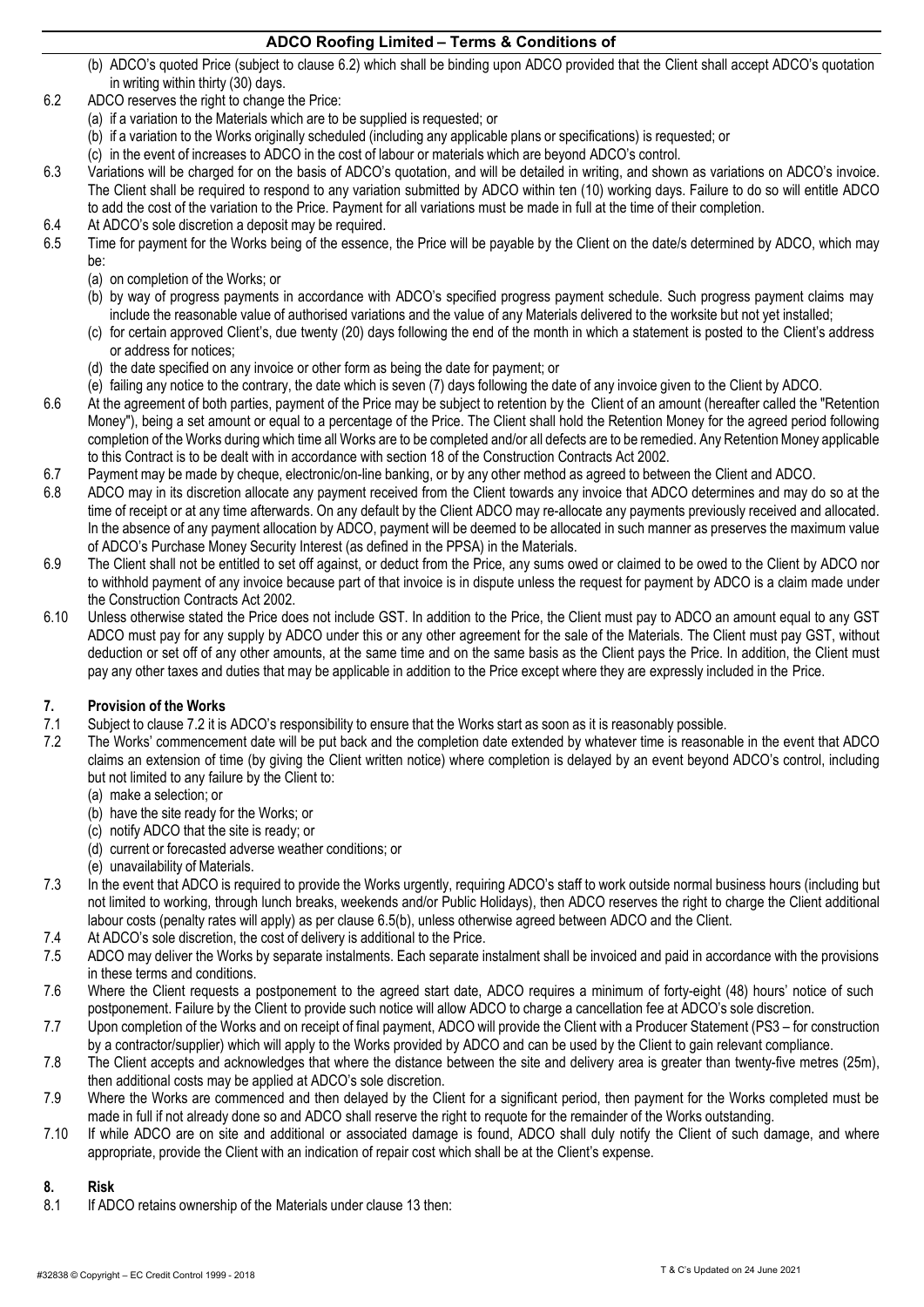- (a) where ADCO is supplying Materials only, all risk for the Materials shall immediately pass to the Client on delivery and the Client must insure the Materials on or before delivery. Delivery of the Materials shall be deemed to have taken place immediately at the time that either; (i) the Client or the Client's nominated carrier takes possession of the Materials at ADCO's address; or
	- (ii) the Materials are delivered by ADCO or ADCO's nominated carrier to the Client's nominated delivery address (even if the Client is not present at the address).
- (b) where ADCO is to both supply and install Materials then ADCO shall maintain a contract works insurance policy until the Works are completed. Upon completion of the Works all risk for the Works shall immediately pass to the Client.
- 8.2 Notwithstanding the provisions of clause [8.1](#page-1-3) if the Client specifically requests ADCO to leave Materials outside ADCO's premises for collection or to deliver the Materials to an unattended location then such materials shall always be left at sole risk of the Client and it shall be the Client's responsibility to ensure the Materials are insured adequately or at all. In the event that such Materials are lost, damaged or destroyed then replacement of the Materials shall be at the Client's expense.
- 8.3 Where ADCO has effected delivery, all risk passes to the Client as per claus[e 8.1 a](#page-1-3)nd the Client claims the Materials have been stolen it shall be the Client's responsibility to notify the police and forward evidence to ADCO, this shall not excuse the Client from fulfilling their financial obligations under this Contract.
- 8.4 Where ADCO gives advice or recommendations to the Client as to a particular course of action and such advice or recommendations are not acted upon then ADCO shall:
	- (a) reserve the right to cancel the Contract; or
	- (b) require the Client or their agent to authorise the Works in writing in which case ADCO shall not be liable in any way whatsoever for any damages or losses that occur as a result of such advice or recommendations not being followed.
- 8.5 Further to clause [6.3, A](#page-1-4)DCO shall be entitled to rely on the accuracy of any plans, specifications and other information provided by the Client. The Client acknowledges and agrees that in the event that any of this information provided by the Client is inaccurate, ADCO accepts no responsibility for any loss, damages, or costs however resulting from these inaccurate plans, specifications or other information.
- 8.6 The Client acknowledges and accepts that the supply of Materials for accepted orders may be subject to availability and if, for any reason, Materials are not or cease to be available, ADCO reserves the right to substitute comparable Materials (or components of the Materials) and vary the Price as per clause [6.2. In](#page-1-0) all such cases ADCO will notify the Client in advance of any such substitution, and also reserves the right to place the Client's order and/or Works on hold, as per claus[e 7.2](#page-1-1) until such time as ADCO and the Client agree to such changes. Furthermore, ADCO shall not be liable for any loss, costs or delays that may arise where the Client opts to either wait for the Materials to become available or for the time taken by the Client to make another selection.
- 8.7 ADCO shall endeavour to match old for new however the Client accepts and acknowledges that colours may not match due to differences in colour production technologies or batches/production runs, fading and/or weathering of the sample provided to colour match from. Therefore, ADCO shall not be held responsible or liable for any differences that may result.
- <span id="page-2-0"></span>8.8 Where ADCO is required to install the Materials the Client warrants that the structure of the premises in or upon which these Materials are to be installed is sound and will sustain the installation and work incidental thereto. If for any reason (including the discovery of asbestos, rotting timber or other defects, or dangerous access to roof) that ADCO, its employees or sub-contractors reasonably form the opinion that the Client's premises is not safe for the installation of Materials to proceed then ADCO shall be entitled to delay installation of the Materials (in accordance with the provisions of clause [7.2 a](#page-1-1)bove) until ADCO is satisfied that it is safe for the installation to proceed. ADCO may at its sole discretion agree to bring the premises up to a standard suitable for installation to proceed but all such Works undertaken and any additional Materials supplied shall be treated as a variation and be charged for in addition to the Price. ADCO shall not be liable for any claims, demands, losses, damages, costs and expenses howsoever caused or arising should the premises be unable to accommodate the installation.
- 8.9 Subject to clause [8.8,](#page-2-0) where it is deemed to be necessary, a full roofing survey shall be carried out at the Client's expense before commencement or continuance of the Works.
- 8.10 Where the Client has supplied goods for ADCO to complete the Works:
	- (a) the ownership of those goods shall remain with the Client; and
	- (b) the Client acknowledges and accepts responsibility for the suitability of purpose (including meeting industry standards), quality and any faults inherent in the goods; and
	- (c) ADCO shall not be responsible for any defects in the goods, any loss or damage to the Works (or any part thereof), howsoever arising from the use of goods supplied by the Client.
- 8.11 The Client acknowledges and accepts that:
	- (a) where ADCO's quotation is for repairs, the quotation shall be based only on the replacement of damaged materials and shall not include the replacement of materials with slight imperfections unless authorised by the Client prior to the commencement of the Works. If the Client requests the replacement of materials that have slight imperfections but ADCO does not deem to be defective or affect the integrity of the structure then this shall be a variation to the original quotation and clause [6.2](#page-1-0) will apply; and
	- (b) any advice or recommendations by ADCO are provided on the basis of ADCO's industry knowledge of New Zealand conditions.
	- (c) ADCO's recommendations in relation to the Materials' suitability should be adhered to, including, but not limited to, pitch, depth, size, insulation requirements and environmental location. If an agreement is not reached, the Client will accept all responsibility and liability for any problems that may arise. Furthermore, the Client agrees to indemnify ADCO against any loss or damage (including, but not limited to, internal water damage) to the Client's property which may occur during the cleaning process where such loss or damage is due to preexisting faults or leaks or that ADCO may incur through the Client's failure to comply with this clause; and
	- (d) where an anodised surface finish has been selected, slight colour variation may occur between the main unit frame and any finishing trims used due to the difference in metal alloys available and manufacturing standards and tolerances shall not deemed to be a defect in the Materials; and
	- (e) no persons other than those authorised or employed by ADCO are to walk on the treated roof surface for a period of twenty-one (21) days after completion of the job and at no time are any persons permitted to be in the areas of the Works. ADCO shall not be liable for any loss, damages, injuries, or costs however arising resulting from the Client's failure to comply with this clause; and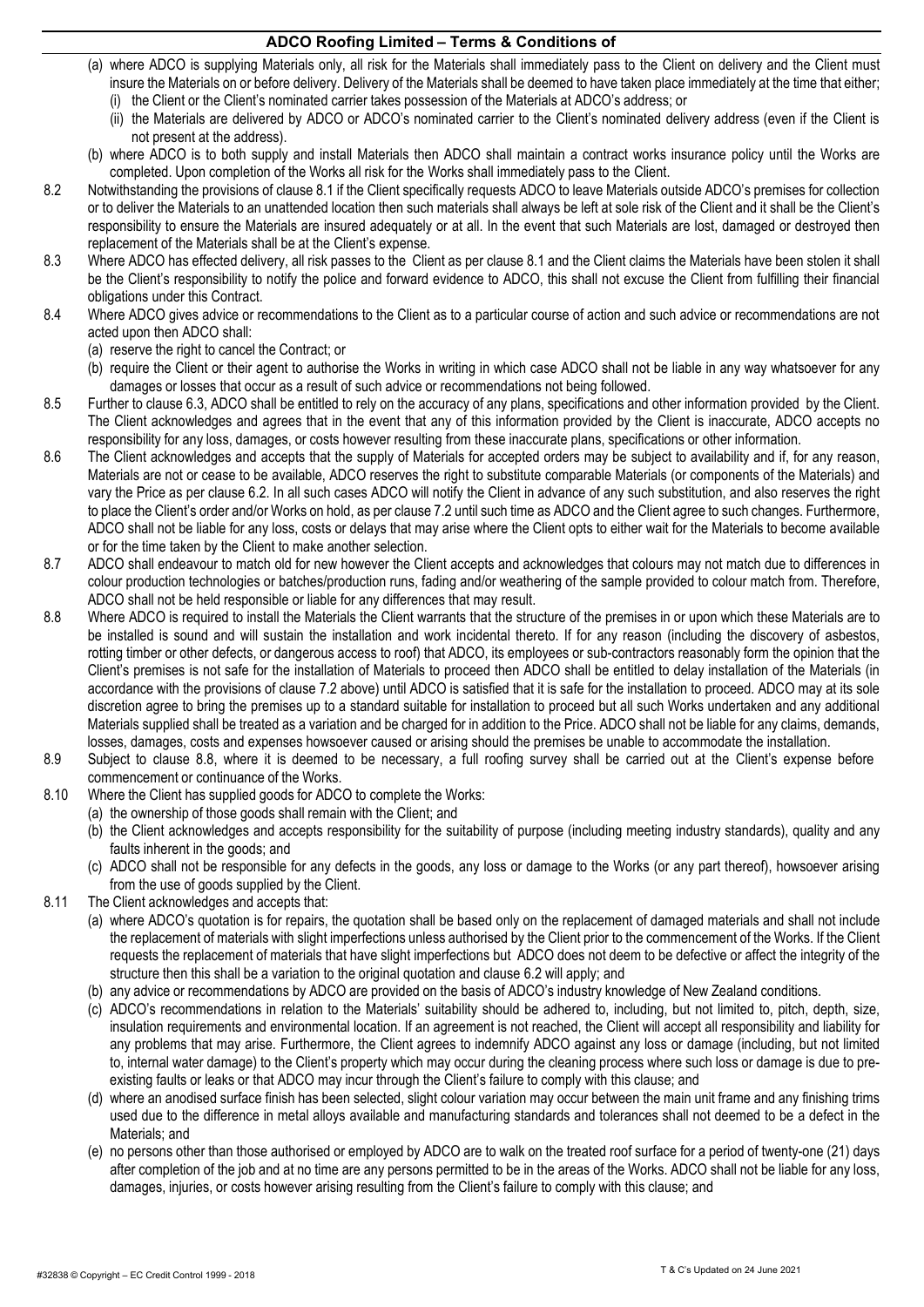- (f) ADCO is only responsible for parts that are replaced by ADCO and does not at any stage accept any liability in respect of previous services and/or goods supplied by any other third party that subsequently fail and found to be the source of the failure, the Client agrees to indemnify ADCO against any loss or damage to the Materials, or caused by the Materials, or any part thereof howsoever arising; and
- (g) ADCO shall not be liable whatsoever for any loss or damage to the Works that is caused by any other tradesmen or third party. However, should the Client request ADCO to remedy any damage, then all costs shall be charged as a variation.
- 8.12 The Client acknowledges that Materials supplied may:
	- (a) fade or change colour over time; and
	- (b) expand, contract or distort as a result of exposure to heat, cold, weather; and
	- (c) mark or stain if exposed to certain substances; and
	- (d) be damaged or disfigured by impact or scratching; and
	- (e) show variations of texture, shade, colour, surface, finish, and contain occlusions, and indentations. Whilst ADCO will make every effort to match sales samples to the finished Materials ADCO accepts no liability whatsoever:
		- (i) where such samples differ to the finished Materials supplied; or
		- (ii) for any loss, damages or costs howsoever arising resulting from any texture, shade, colour, surface, finish, and natural fissures, occlusions, and indentations between different batches of product.
- 8.13 In the event that the Client's property experiences any movement which in turns causes cracks to or displacement or the Materials supplied or installed, the Client accepts and acknowledges that if the Client requests ADCO to rectify such damage that ADCO reserves the right shall charge the Client for additional Works in accordance with clause [6.2.](#page-1-0)

# **9. Client's Responsibilities**

- It is the intention of ADCO and agreed by the Client that it is the responsibility of the Client to provide:
	- (a) free access to power, water, toilet or other facilities as may be required by ADCO;
	- (b) any traffic management plans as may be applicable;
	- (c) lifting and/or heavy equipment as may be required to enable ADCO to complete the Works;
	- (d) and have erected scaffolding to enable the Works to be undertaken (where in ADCO's opinion it is deemed necessary). It is also agreed that all scaffolding erected will comply with industry safety standards and that any person erecting the scaffolding shall be suitably qualified to ensure its safe and proper erection and where necessary shall hold a current certificate of competency and/or be fully licensed; and
	- (e) should any of the above not be provided as agreed or up to the required standard, then ADCO shall reserve the right to charge the Client where ADCO subsequently is required to arrange such traffic management plans, equipment or scaffolding.
- 9.2 It shall be the Client's responsibility to ensure:
	- (a) that animals and children are removed from the area surrounding the Works in order to ensure safety of all parties that may be present at the site; and
	- (b) ensuring that a maximum clearance of three and a half metres (3.5m) is allowed in respect of overhead obstacles, trees or power lines; and
	- (c) that where power lines enter into the premises at roof level, then these are rendered safe for the duration of the Works.
- 9.3 Where requested, the Client shall be responsible for the provision of and related costs for a waste disposal bin to be made available for ADCO's use.
- 9.4 The Client shall ensure that ADCO has clear and free access to the site at all times to enable them to undertake the Works. ADCO shall not be liable for any loss or damage to the site (including, without limitation, damage to pathways, driveways and concreted or paved or grassed areas) unless due to the negligence of ADCO.
- 9.5 The Client acknowledges and agrees that in the event ADCO require access in order to undertake the Works to an adjoining or adjacent property or land to the nominated job site, that is not owned by the Client, then it is the Client's responsibility to gain permission from the land owner to use the above mentioned property throughout the process or delivering the Works. In the event the land owner denies access or use of the land or property, the Client shall be liable for all costs incurred by ADCO in gaining permission to access and/or use the property through any legal process that may be deemed necessary.

## **10. Hidden Services**

- <span id="page-3-0"></span>10.1 Prior to ADCO commencing any work the Client must advise ADCO of the precise location of all services on the site and clearly mark the same. The mains and services the Client must identify include, but are not limited to, electrical services, gas services, sewer services, pumping services, sewer connections, sewer sludge mains, water mains, irrigation pipes, telephone cables, fibre optic cables, oil pumping mains, and any other services that may be on the site.
- 10.2 Whilst ADCO will take all care to avoid damage to any services the Client agrees to indemnify ADCO in respect of all and any liability claims, loss, damage, costs and fines as a result of damage to services not precisely located and notified as per clause [10.1.](#page-3-0)

#### **11. Compliance with Laws**

- <span id="page-3-1"></span>11.1 Both the Client and ADCO agree that they will at all times ensure that they comply with the provisions of all statutes, regulations and bylaws of government, local and other public authorities that may be applicable to the Works, (including but not limited to, the Good Practice Guidelines for scaffolding / edge fall protection / fall through protection) as outlined in the Scaffolding In New Zealand published by WorkSafeand including any WorkSafe health and safety laws relating or any other relevant safety standards or legislation pertaining to the Works, particularly those in relation to Asbestos/Hazardous Materials and the safe removal and disposal of the same.
- 11.2 Notwithstanding clause [11.1 a](#page-3-1)nd pursuant to the Health & Safety at Work Act 2015 (the "HSW Act") ADCO agrees at all times comply with sections 28 and 34 of the "HSW Act" with meeting their obligations for health and safety laws in the workplace regardless of whether they may be the party in control of the worksite or where they may be acting as a sub-contractor for the Client who has engaged a thirty party head contractor.
- 11.3 The Client shall (at the expense of the Client):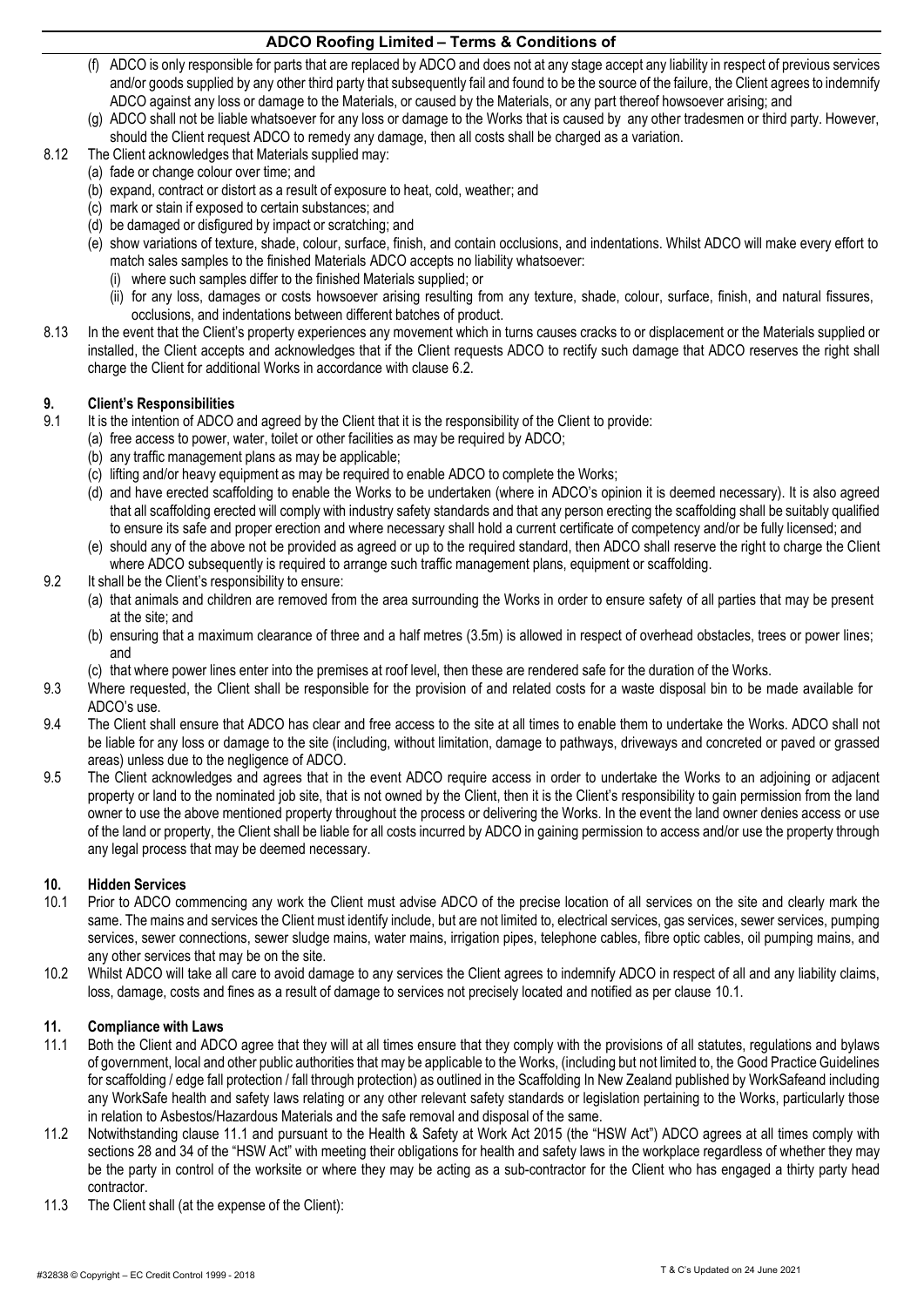- (a) obtain all licenses, approvals, applications and permits that may be required for the Works, and that are not included in the project documents provided by ADCO;
- (b) advise ADCO of the precise location of all known risks present on the site, and where applicable, on:
	- (i) any WorkSafe management system;
	- (ii) site safety expectations;
	- (iii) emergency provisions;
	- (iv) risks and their control measures; and
	- (v) incident reporting expectations.

## 11.4 *Site Inductions*

- (a) in the event the Client requires an employee or sub-contractor of ADCO to undertake a site induction during working hours, the Client will be liable to pay the hourly charges for that period. If any induction is needed to be undertaken prior to the commencement date then the Client shall be liable to pay ADCO's standard (and/or overtime, if applicable) hourly labour rate; or
- (b) where ADCO is in control of the site, the Client and/or the Clients third party contractors must initially carry out ADCO's Health & Safety induction course before access to the site will be granted. Inspection of the site during the course of the Works will be by appointment only and unless otherwise agreed, in such an event the Client and/or third party acting on behalf of the Client must at all times be accompanied by ADCO.

## **12. Insurance**

12.1 ADCO shall have public liability insurance of at least five million dollars (\$5m). It is the Client's responsibility to ensure that they are similarly insured.

## <span id="page-4-0"></span>**13. Title**

- <span id="page-4-1"></span>13.1 ADCO and the Client agree that ownership of the Materials shall not pass until:
	- (a) the Client has paid ADCO all amounts owing to ADCO; and
		- (b) the Client has met all of its other obligations to ADCO.
- 13.2 Receipt by ADCO of any form of payment other than cash shall not be deemed to be payment until that form of payment has been honoured, cleared or recognised.
- 13.3 It is further agreed that:
	- (a) until ownership of the Materials passes to the Client in accordance with clause [13.1](#page-4-1) that the Client is only a bailee of the Materials and unless the Materials have become fixtures must return the Materials to ADCO on request;
	- (b) the Client holds the benefit of the Client's insurance of the Materials on trust for ADCO and must pay to ADCO the proceeds of any insurance in the event of the Materials being lost, damaged or destroyed;
	- (c) the production of these terms and conditions by ADCO shall be sufficient evidence of ADCO's rights to receive the insurance proceeds direct from the insurer without the need for any person dealing with ADCO to make further enquiries;
	- (d) the Client must not sell, dispose, or otherwise part with possession of the Materials other than in the ordinary course of business and for market value. If the Client sells, disposes or parts with possession of the Materials then the Client must hold the proceeds of any such act on trust for ADCO and must pay or deliver the proceeds to ADCO on demand;
	- (e) the Client should not convert or process the Materials or intermix them with other goods but if the Client does so then the Client holds the resulting product on trust for the benefit of ADCO and must sell, dispose of or return the resulting product to ADCO as it so directs;
	- (f) unless the Materials have become fixtures the Client irrevocably authorises ADCO to enter any premises where ADCO believes the Materials are kept and recover possession of the Materials;
	- (g) ADCO may recover possession of any Materials in transit whether or not delivery has occurred;
	- (h) the Client shall not charge or grant an encumbrance over the Materials nor grant nor otherwise give away any interest in the Materials while they remain the property of ADCO;
	- (i) ADCO may commence proceedings to recover the Price of the Materials sold notwithstanding that ownership of the Materials has not passed to the Client.

## <span id="page-4-4"></span>**14. Personal Property Securities Act 1999 ("PPSA")**

- <span id="page-4-2"></span>14.1 Upon assenting to these terms and conditions in writing the Client acknowledges and agrees that:
	- (a) these terms and conditions constitute a security agreement for the purposes of the PPSA; and
		- (b) a security interest is taken in all Materials and/or collateral (account) being a monetary obligation of the Client to ADCO for Works that have previously been supplied and that will be supplied in the future by ADCO to the Client.
- 14.2 The Client undertakes to:
	- (a) sign any further documents and/or provide any further information (such information to be complete, accurate and up-to-date in all respects) which ADCO may reasonably require to register a financing statement or financing change statement on the Personal PropertySecurities Register;
	- (b) indemnify, and upon demand reimburse, ADCO for all expenses incurred in registering a financing statement or financing change statement on the Personal Property Securities Register or releasing any Materials charged thereby;
	- (c) not register, or permit to be registered, a financing statement or a financing change statement in relation to the Materials and/or collateral (account) in favour of a third party without the prior written consent of ADCO; and
	- (d) immediately advise ADCO of any material change in its business practices of selling Materials which would result in a change in the nature of proceeds derived from such sales.
- 14.3 ADCO and the Client agree that nothing in sections 114(1)(a), 133 and 134 of the PPSA shall apply to these terms and conditions.
- 14.4 The Client waives its rights as a debtor under sections 116, 120(2), 121, 125, 126, 127, 129, 131 and 132 of the PPSA.
- <span id="page-4-3"></span>14.5 Unless otherwise agreed to in writing by ADCO, the Client waives its right to receive a verification statement in accordance with section 148 of the PPSA.
- 14.6 The Client shall unconditionally ratify any actions taken by ADCO under clauses [14.1](#page-4-2) to [14.5.](#page-4-3)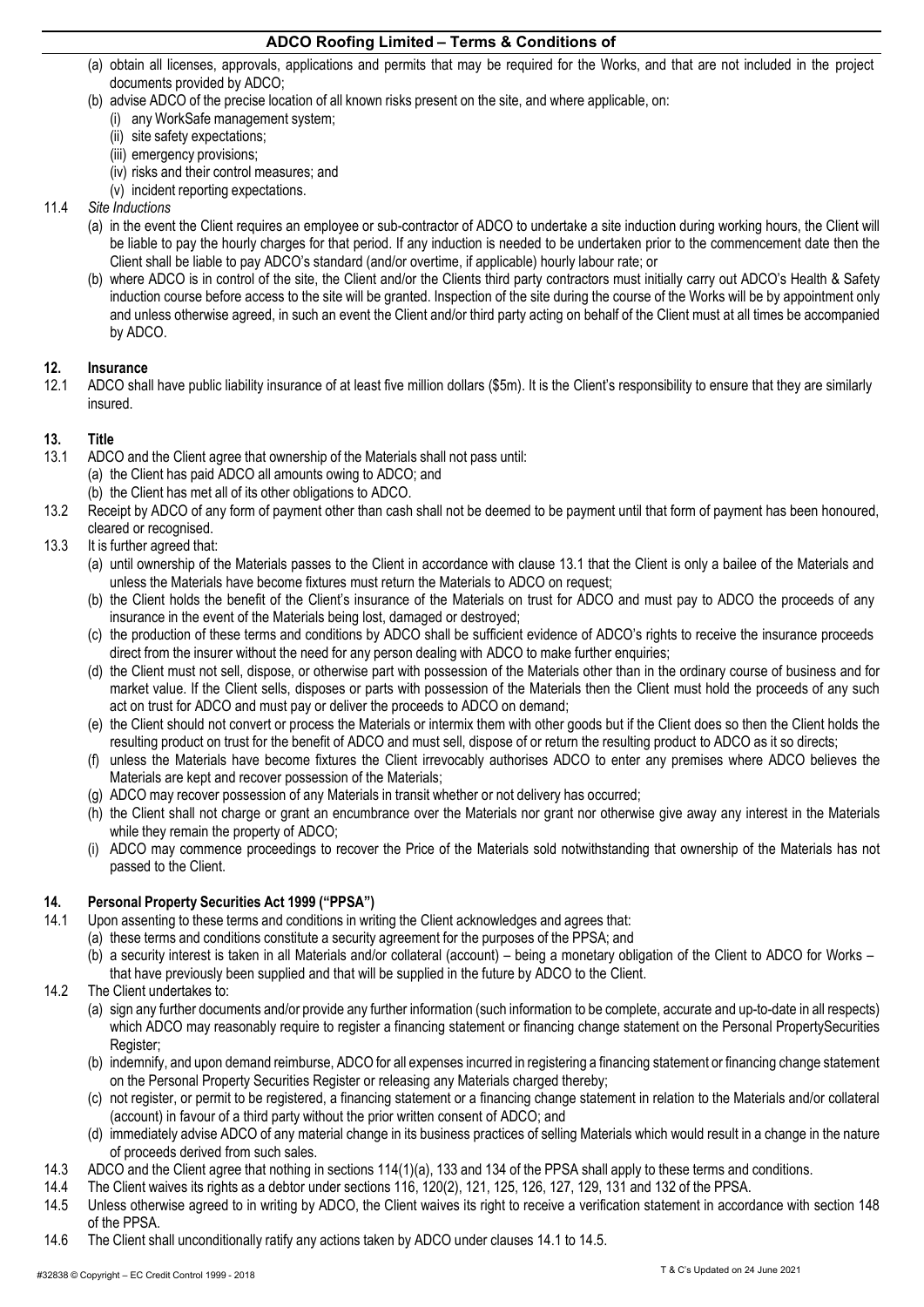14.7 Subject to any express provisions to the contrary (including those contained in this claus[e 14\),](#page-4-4) nothing in these terms and conditions is intended to have the effect of contracting out of any of the provisions of the PPSA.

## <span id="page-5-0"></span>**15. Security and Charge**

- In consideration of ADCO agreeing to supply the Works, the Client charges all of its rights, title and interest (whether joint or several) in any land, realty or other assets capable of being charged, owned by the Client either now or in the future, to secure the performance by the Client of its obligations under these terms and conditions (including, but not limited to, the payment of any money).
- 15.2 The Client indemnifies ADCO from and against all ADCO's costs and disbursements including legal costs on a solicitor and own client basis incurred in exercising ADCO's rights under this clause.
- 15.3 The Client irrevocably appoints ADCO and each director of ADCO as the Client's true and lawful attorney/s to perform all necessary acts to give effect to the provisions of this clause [15](#page-5-0) including, but not limited to, signing any document on the Client's behalf.

### **16. Defects In Materials**

- <span id="page-5-1"></span>16.1 The Client shall inspect the Materials on delivery and shall within seven (7) days of delivery (time being of the essence) notify ADCO of any alleged defect, shortage in quantity, damage or failure to comply with the description or quote. The Client shall afford ADCO an opportunity to inspect the Materials within a reasonable time following delivery if the Client believes the Materials are defective in any way. If the Client shall fail to comply with these provisions the Materials shall be presumed to be free from any defect or damage. For defective Materials, which ADCO has agreed in writing that the Client is entitled to reject, ADCO's liability is limited to either (at ADCO's discretion) replacing the Materials or repairing the Materials.
- 16.2 Materials will not be accepted for return other than in accordance with [16.1](#page-5-1) above.

### **17. Returns**

17.1 Non-stocklist items or Materials made to the Client's specifications are under no circumstances acceptable for credit or return.

### **18. Warranties**

- <span id="page-5-3"></span>18.1 Subject to the conditions of warranty set out in claus[e 18.2](#page-5-2) ADCO warrants that if any defect in any workmanship of ADCO becomes apparent and is reported to ADCO within twelve (12) months of the date of delivery (time being of the essence) then ADCO will either (at ADCO's sole discretion) replace or remedy the workmanship.
- <span id="page-5-2"></span>18.2 The conditions applicable to the warranty given by clause [18.1](#page-5-3) are:
	- (a) the warranty shall not cover any defect or damage which may be caused or partly caused by or arise through:
		- (i) failure on the part of the Client to properly maintain any Materials; or
		- (ii) failure on the part of the Client to follow any instructions or guidelines provided by ADCO; or
		- (iii) any use of any Materials otherwise than for any application specified on a quote or order form; or
		- (iv) the continued use of any Materials after any defect becomes apparent or would have become apparent to a reasonably prudent operator or user; or
		- (v) fair wear and tear, any accident or act of God.
	- (b) the warranty shall cease and ADCO shall thereafter in no circumstances be liable under the terms of the warranty if the workmanship is repaired, altered or overhauled without ADCO's consent.
	- (c) in respect of all claims ADCO shall not be liable to compensate the Client for any delay in either replacing or remedying the workmanship or in properly assessing the Client's claim.
- 18.3 For Materials not manufactured by ADCO, the warranty shall be the current warranty provided by the manufacturer of the Materials. ADCO shall not be bound by nor be responsible for any term, condition, representation or warranty other than that which is given by the manufacturer of the Materials.
- 18.4 In the case of second hand Materials, the Client acknowledges that full opportunity to inspect the same has been provided and accepts the same with all faults and that no warranty is given by ADCO as to the quality or suitability for any purpose and any implied warranty, statutory or otherwise, is expressly excluded. ADCO shall not be responsible for any loss or damage to the Materials, or caused by the Materials, or any part thereof however arising.

#### **19. Consumer Guarantees Act 1993**

19.1 If the Client is acquiring Materials for the purposes of a trade or business, the Client acknowledges that the provisions of the Consumer Guarantees Act 1993 do not apply to the supply of Materials by ADCO to the Client.

## **20. Intellectual Property**

- 20.1 Where ADCO has designed, drawn, written plans or a schedule of Works, or created any products for the Client, then the copyright in all such designs, drawings, documents, plans, schedules and products shall remain vested in ADCO, and shall only be used by the Client at ADCO's discretion. Under no circumstances may such designs, drawings and documents be used without the express written approval of ADCO.
- 20.2 The Client warrants that all designs, specifications or instructions given to ADCO will not cause ADCO to infringe any patent, registered design or trademark in the execution of the Client's order and the Client agrees to indemnify ADCO against any action taken by a third party against ADCO in respect of any such infringement.
- 20.3 The Client agrees that ADCO may (at no cost) use for the purposes of marketing or entry into any competition, any documents, designs, drawings, plans or products which ADCO has created for the Client.

#### <span id="page-5-4"></span>**21. Default and Consequences of Default**

21.1 Interest on overdue invoices shall accrue daily from the date when payment becomes due, until the date of payment, at a rate of two and a half percent (2.5%) per calendar month (and at ADCO's sole discretion such interest shall compound monthly at such a rate) after as well as before any judgment.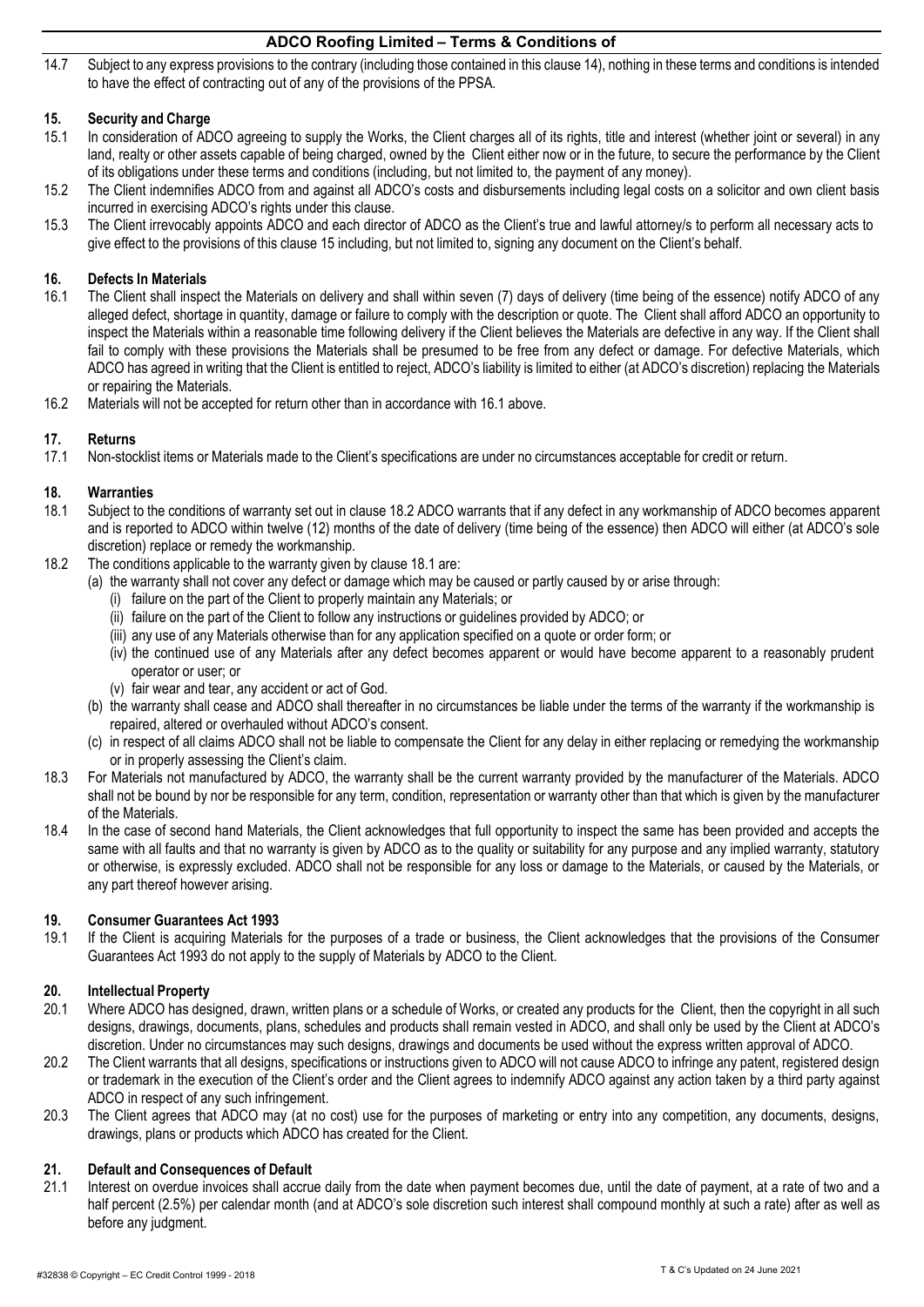- 21.2 If the Client owes ADCO any money the Client shall indemnify ADCO from and against all costs and disbursements incurred by ADCO in recovering the debt (including but not limited to internal administration fees, legal costs on a solicitor and own client basis, ADCO's collection agency costs, and bank dishonour fees).
- 21.3 Further to any other rights or remedies ADCO may have under this Contract, if a Client has made payment to ADCO, and the transaction is subsequently reversed, the Client shall be liable for the amount of the reversed transaction, in addition to any further costs incurred by ADCO under this clause [21, w](#page-5-4)here it can be proven that such reversal is found to be illegal, fraudulent or in contravention to the Client's obligations under this Contract.
- 21.4 Without prejudice to ADCO's other remedies at law ADCO shall be entitled to cancel all or any part of any order of the Client which remains unfulfilled and all amounts owing to ADCO shall, whether or not due for payment, become immediately payable if:
	- (a) any money payable to ADCO becomes overdue, or in ADCO's opinion the Client will be unable to make a payment when it falls due;
	- (b) the Client has exceeded any applicable credit limit provided by ADCO;
	- (c) the Client becomes insolvent or bankrupt, convenes a meeting with its creditors or proposes or enters into an arrangement with creditors, or makes an assignment for the benefit of its creditors; or
	- (d) a receiver, manager, liquidator (provisional or otherwise) or similar person is appointed in respect of the Client or any asset of the Client.

### <span id="page-6-3"></span>**22. Cancellation**

- <span id="page-6-2"></span>22.1 Without prejudice to any other rights or remedies ADCO may have, if at any time the Client is in breach of any obligation (including those relating to payment and/or failure to remedy any breach in respect of this Contract within ten (10) working days of receipt by the Client of such notice/s) then ADCO may suspend the Works immediately. ADCO will not be liable to the Client for any loss or damage the Client suffers because ADCO has exercised its rights under this clause.
- 22.2 ADCO may cancel any contract to which these terms and conditions apply or cancel delivery of Works at any time before the Works are commenced by giving written notice to the Client. On giving such notice ADCO shall repay to the Client any sums paid in respect of the Price, less any amounts owing by the Client to ADCO for Works already performed. ADCO shall not be liable for any loss or damage whatsoever arising from such cancellation.
- 22.3 In the event that the Client cancels the delivery of Works the Client shall be liable for any and all loss incurred (whether direct or indirect) by ADCO as a direct result of the cancellation (including, but not limited to, any loss of profits).
- 22.4 Cancellation of orders for products made to the Client's specifications, or for non-stocklist items, will definitely not be accepted once production has commenced, or an order has been placed.

## **23. Privacy Policy**

- <span id="page-6-1"></span>23.1 All emails, documents, images or other recorded information held or used by ADCO is Personal Information as defined and referred to in claus[e 23.3](#page-6-0) and therefore considered confidential. ADCO acknowledges its obligation in relation to the handling, use, disclosure and processing of Personal Information pursuant to the Privacy Act 1993 ("the Act") including Part II of the OECD Guidelines and as set out in Schedule 5A of the Act and any statutory requirements where relevant in a European Economic Area "EEA" then the EU Data Privacy Laws (including the General Data Protection Regulation "GDPR") (collectively, "EU Data Privacy Laws"). ADCO acknowledges that in the event it becomes aware of any data breaches and/or disclosure of the Clients Personal Information, held by ADCO that may result in serious harm tothe Client, ADCO will notify the Client in accordance with the Act and/or the GDPR. Any release of such Personal Information must be in accordance with the Act and the GDPR (where relevant) and must be approved by the Client by written consent, unless subject to an operation of law.
- 23.2 Notwithstanding clause [23.1, p](#page-6-1)rivacy limitations will extend to ADCO in respect of Cookies where transactions for purchases/orders transpire directly from ADCO's website. ADCO agrees to display reference to such Cookies and/or similar tracking technologies, such as pixels and web beacons (if applicable), such technology allows the collection of Personal Information such as the Client's:
	- (a) IP address, browser, email client type and other similar details;
	- (b) tracking website usage and traffic; and
	- (c) reports are available to ADCO when ADCO sends an email to the Client, so ADCO may collect and review that information ("collectively Personal Information")

In order to enable / disable the collection of Personal Information by way of Cookies, the Client shall have the right to enable / disable the Cookies first by selecting the option to enable / disable, provided on the website prior to proceeding with a purchase/order via ADCO's website. 23.3 The Client authorises ADCO or ADCO's agent to:

- <span id="page-6-0"></span>(a) access, collect, retain and use any information about the Client;
	- (i) (including, name, address, D.O.B, occupation, driver's license details, electronic contact (email, Facebook or Twitter details), medical insurance details or next of kin and other contact information (where applicable), previous credit applications, credit history or any overdue fines balance information held by the Ministry of Justice) for the purpose of assessing the Client's creditworthiness; or
	- (ii) for the purpose of marketing products and services to the Client.
	- (b) disclose information about the Client, whether collected by ADCO from the Client directly or obtained by ADCO from any other source, to any other credit provider or any credit reporting agency for the purposes of providing or obtaining a credit reference, debt collection or notifying a default by the Client.
- 23.4 Where the Client is an individual the authorities under clause [23.3](#page-6-0) are authorities or consents for the purposes of the Privacy Act 1993.
- 23.5 The Client shall have the right to request ADCO for a copy of the Personal Information about the Client retained by ADCO and the right to request ADCO to correct any incorrect Personal Information about the Client held by ADCO.

## **24. Suspension of Works**

- 24.1 Where the Contract is subject to the Construction Contracts Act 2002, the Client hereby expressly acknowledges that:
	- (a) ADCO has the right to suspend work within five (5) working days of written notice of its intent to do so if a payment claim is served on the Client, and: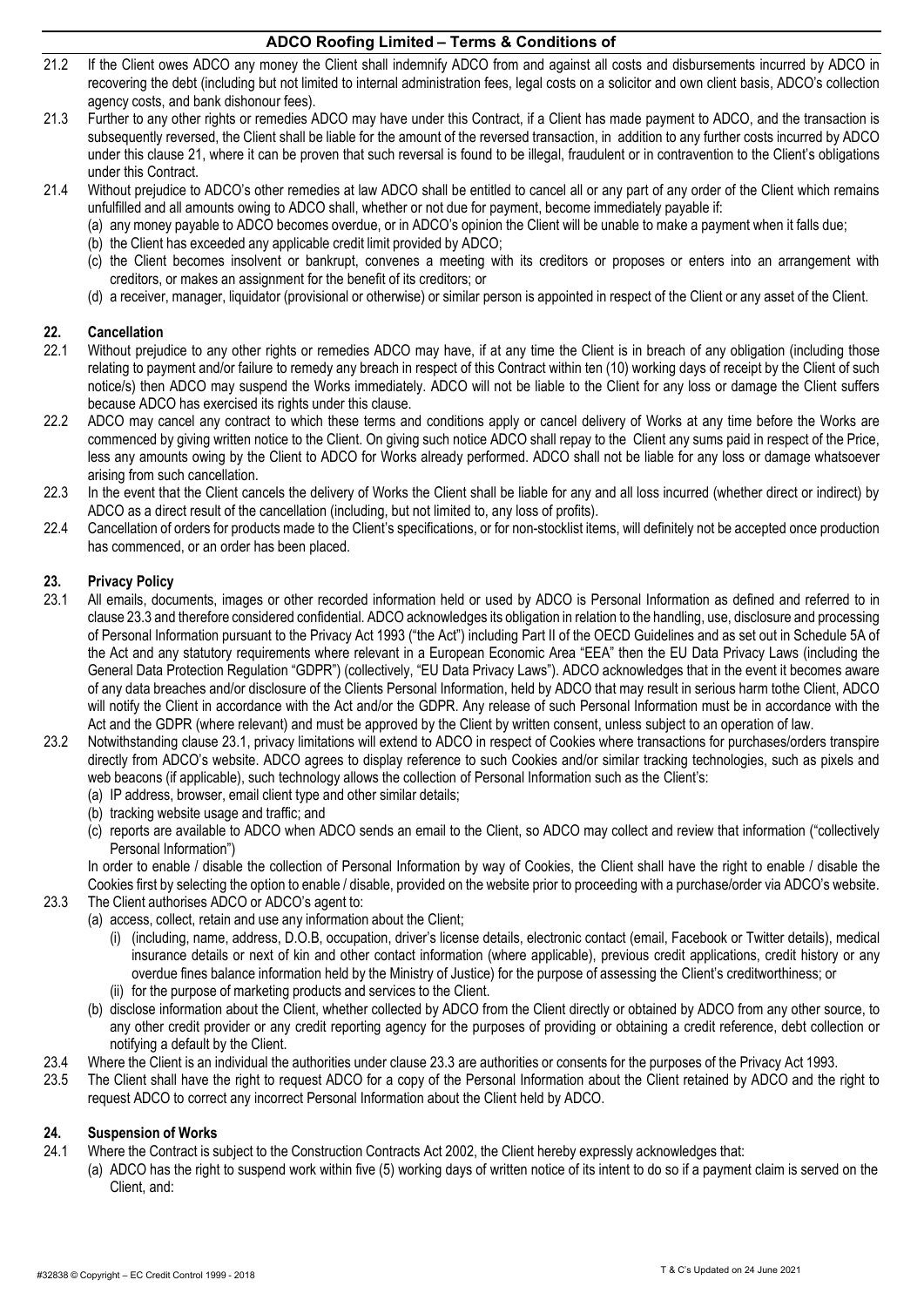- (i) the payment is not paid in full by the due date for payment in accordance with clause [6.5](#page-1-5) and/or any subsequent amendments or new legislation and no payment schedule has been given by the Client; or
- (ii) a scheduled amount stated in a payment schedule issued by the Client in relation to the payment claim is not paid in full by the due date for its payment; or
- (iii) the Client has not complied with an adjudicator's notice that the Client must pay an amount to ADCO by a particular date; and
- (iv) ADCO has given written notice to the Client of its intention to suspend the carrying out of construction work under the construction Contract.
- (b) if ADCO suspends work, it:
	- (i) is not in breach of Contract; and
	- (ii) is not liable for any loss or damage whatsoever suffered, or alleged to be suffered, by the Client or by any person claiming through the Client; and
	- (iii) is entitled to an extension of time to complete the Contract; and
	- (iv) keeps its rights under the Contract including the right to terminate the Contract; and may at any time lift the suspension, even if the amount has not been paid or an adjudicator's determination has not been complied with.
- (c) if ADCO exercises the right to suspend work, the exercise of that right does not:
	- (i) affect any rights that would otherwise have been available to ADCO under the Contract and Commercial Law Act 2017; or
	- (ii) enable the Client to exercise any rights that may otherwise have been available to the Client under that Act as a direct consequence of ADCO suspending work under this provision;
- (d) due to any act or omission by the Client, the Client effectively precludes ADCO from continuing the Works or performing or complying with ADCO's obligations under this Contract, then without prejudice to ADCO's other rights and remedies, ADCO may suspend the Works immediately after serving on the Client a written notice specifying the payment default or the act, omission or default upon which the suspension of the Works is based. All costs and expenses incurred by ADCO as a result of such suspension and recommencement shall be payable by the Client as if they were a variation.
- 24.2 If pursuant to any right conferred by this Contract, ADCO suspends the Works and the default that led to that suspension continues unremedied subject to claus[e 22.1 fo](#page-6-2)r at least ten (10) working days, ADCO shall be entitled to terminate the Contract, in accordance with clause [22.](#page-6-3)

## **25. Service of Notices**

- Any written notice given under this Contract shall be deemed to have been given and received:
	- (a) by handing the notice to the other party, in person;
	- (b) by leaving it at the address of the other party as stated in this Contract;
	- (c) by sending it by registered post to the address of the other party as stated in this Contract;
	- (d) if sent by facsimile transmission to the fax number of the other party as stated in this Contract (if any), on receipt of confirmation of the transmission;
	- (e) if sent by email to the other party's last known email address.
- 25.2 Any notice that is posted shall be deemed to have been served, unless the contrary is shown, at the time when by the ordinary course of post, the notice would have been delivered.

## **26. Trusts**

- 26.1 If the Client at any time upon or subsequent to entering in to the Contract is acting in the capacity of trustee of any trust ("Trust") then whether or not ADCO may have notice of the Trust, the Client covenants with ADCO as follows:
	- (a) the Contract extends to all rights of indemnity which the Client now or subsequently may have against the Trust and the trust fund;
	- (b) the Client has full and complete power and authority under the Trust to enter into the Contract and the provisions of the Trust do not purport to exclude or take away the right of indemnity of the Client against the Trust or the trust fund. The Client will not release the right of indemnity or commit any breach of trust or be a party to any other action which might prejudice that right of indemnity;
	- (c) the Client will not without consent in writing of ADCO (ADCO will not unreasonably withhold consent), cause, permit, or suffer to happen any of the following events:
		- (i) the removal, replacement or retirement of the Client as trustee of the Trust;
		- (ii) any alteration to or variation of the terms of the Trust;
		- (iii) any advancement or distribution of capital of the Trust; or
		- (iv) any resettlement of the trust property.

## **27. General**

- Any dispute or difference arising as to the interpretation of these terms and conditions or as to any matter arising hereunder, shall be submitted to, and settled by, either adjudication in accordance with the Construction Contracts Act 2002 and/or by arbitration in accordance with the Arbitration Act 1996 or its replacement(s).
- 27.2 The failure by either party to enforce any provision of these terms and conditions shall not be treated as a waiver of that provision, nor shall it affect that party's right to subsequently enforce that provision. If any provision of these terms and conditions shall be invalid, void, illegal or unenforceable the validity, existence, legality and enforceability of the remaining provisions shall not be affected, prejudiced or impaired.
- 27.3 These terms and conditions and any contract to which they apply shall be governed by the laws of New Zealand and are subject to the jurisdiction of the courts of Tauranga.
- 27.4 ADCO shall be under no liability whatsoever to the Client for any indirect and/or consequential loss and/or expense (including loss of profit) suffered by the Client arising out of a breach by ADCO of these terms and conditions (alternatively ADCO's liability shall be limited to damages which under no circumstances shall exceed the Price of the Works).
- 27.5 ADCO may licence and/or assign all or any part of its rights and/or obligations under this Contract without the Client's consent.
- 27.6 The Client cannot licence or assign without the written approval of ADCO.